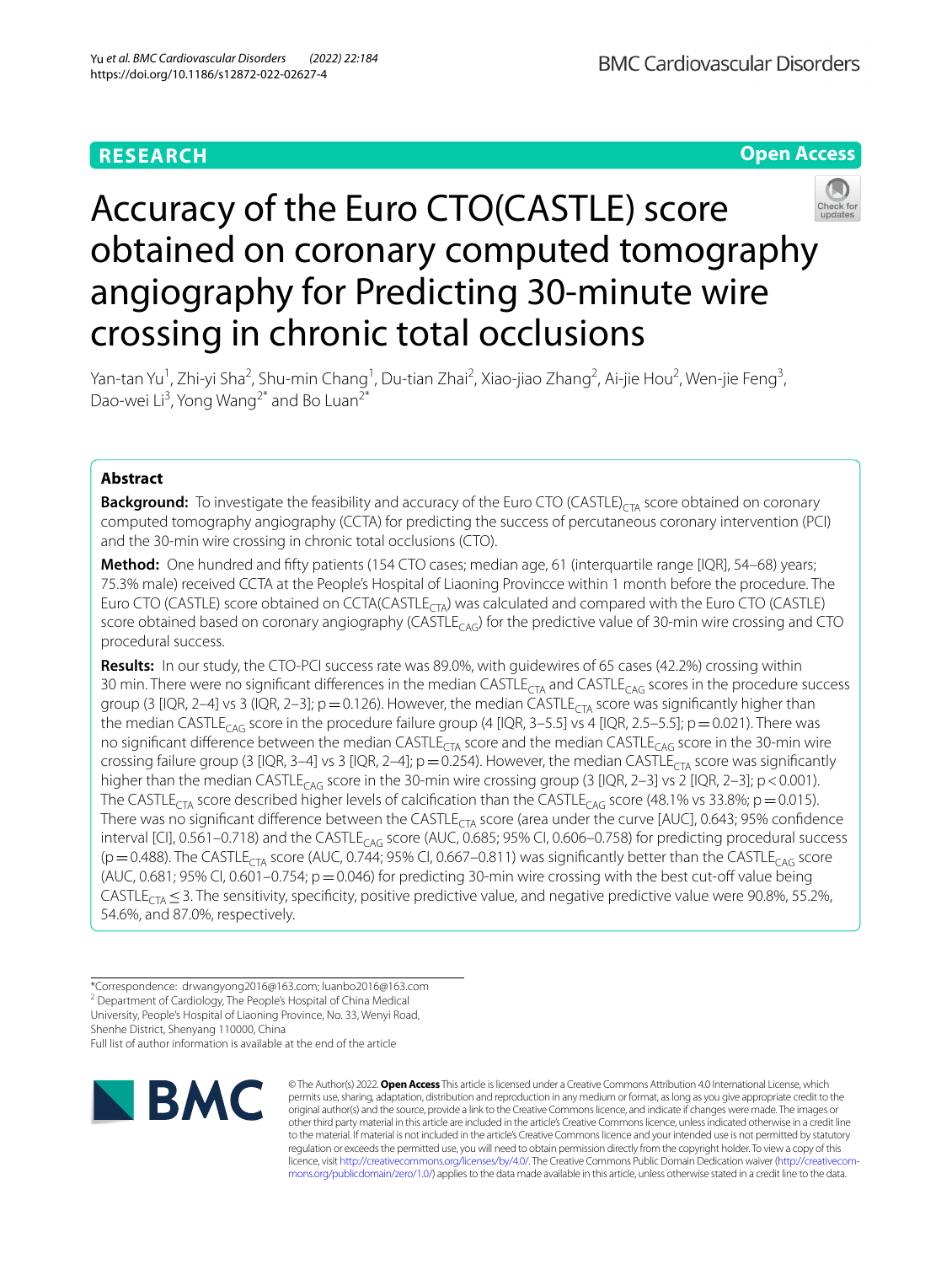**Conclusion:** The CASTLE<sub>CTA</sub> scores obtained from noninvasive CCTA perform better for the prediction of the 30-min wire crossing than the CASTLE<sub>CAG</sub> score.

**Keyword:** Coronary chronic total occlusion, Coronary angiography, Percutaneous coronary intervention, Computed tomography angiography

# **Background**

Coronary chronic total occlusion (CTO) is defned as a coronary occlusion lesion for ≥ 3 months with no distal antegrade contrast passage (thrombosis in myocardial infarction grade 0). Studies have confrmed that 15–25% of patients undergoing coronary angiography (CAG) had CTO in the coronary arteries [[1\]](#page-7-0). Among patients undergoing percutaneous coronary intervention (PCI), 10–20% had CTO, yet less than 8% underwent CTO revascularization  $[2]$  $[2]$ . The success rate gradually improved with the accumulation of operator experiencer, guidewire advancement technology, and related device improvement [\[3](#page-7-2)]. However, PCI for CTO lesions in the coronary arteries remains technically challenging and one of the most difficult areas of interventional cardiology.

An increasing number of scholars have attempted to assess CTO-PCI complexity using CTO scores obtained on coronary angiography to develop an appropriate CTO-PCI strategy. The preoperative assessment of CTO lesion characteristics helps grade CTO-PCI difficulty, thus optimizing clinical patient management and improving procedural success  $[4, 5]$  $[4, 5]$  $[4, 5]$  $[4, 5]$  $[4, 5]$ . With the widespread application of coronary CTA, the preoperative identifcation of CTO lesion characteristics by noninvasive coronary computed tomography (CT) angiography (CCTA) may inform the choice of interventional treatment strategy.

Despite the lack of systematic comparisons of the CCTA features between acute and chronic coronary total occlusion cases, acute occlusion usually manifests as pronounced positive remodeling and the absence of extensive calcifcations, whereby the distal vessel segment may lack clear contrast opacifcation via the collateral circulation [[6](#page-7-5)]**.** Compared with invasive angiography, coronary CTA may enable full visualization of the occlusion site and distal vessels [\[7](#page-7-6)–[9\]](#page-7-7). CCTA had a distinct advantage in the evaluation of long tortuous CTO lesions and the distal segments of CTO lesions [[10](#page-7-8)]. However, it is unclear whether the Euro CTO (CASTLE) score obtained on CCTA(CASTLE<sub>CTA</sub>) can predict technical failure and 30-min wire crossing success rate. Therefore, this study aimed to investigate the predictive value of the  $CASTLE<sub>CTA</sub>$  score obtained by CCTA versus the  $\text{CASTLE}_{\text{CAG}}$  score obtained on coronary angiography to verify their feasibility and accuracy for predicting CTO-PCI procedure and 30-min guidewire crossing success.

#### **Method**

# **Study population**

This single-center retrospective observational study included 150 patients (154 CTO lesions; median age, 61 [54–68] years; 75.3% men) who underwent CCTA within 1 month prior to CAG at the People's Hospital of Liaoning Provincce between January 2016 and January 2021. The exclusion criteria were no CCTA examination within 1 month before CTO-PCI at our center; CCTA images with grade 3 motion artifacts; documented allergy to iodinated contrast; renal failure (glomerular fltration rate < 45 ml/min/1.73 m<sup>2</sup>); and previous stent placement at the occlusion site. Baseline information and previous medical history were obtained from each patient's medical record. All subjects signed an informed consent form.

#### **Catheter angiography and CASTLE score analysis**

The EuroCTO (CASTLE) score study  $[11]$  $[11]$  analyzed data from the EuroCTO registry. This prospective database was set up in 2008 and includes>20,000 cases submitted by CTO expert operators (>50 cases/year). Derivation (n=14,882) and validation (n=5745) datasets were created to develop a risk score for predicting technical failure. A total of six predictors were associated with procedural failure, The 6 factors above together formed a 6-scale scoring tool, including Coronary artery bypass grafting history,age  $(\geq 70$  years), stump anatomy (blunt or invisible), tortuosity degree (severe or unseen), length of occlusion ( $\geq$  20 mm), and extent of calcification (severe), each factor was assigned 1 point. The morphology of the vessel stump was classifed as tapered, blunt, or unseen according to its appearance on fuoroscopy. Tortuosity degree were defned as straight (the preocclusive segment contained a bend of  $< 70^\circ$ ); moderate (a segment containing 2 bends>70° or 1 bend>90°); severe (CTO vessel contained 2 or more pre-occlusive bends >  $90^{\circ}$  or at least 1 bend >  $120^{\circ}$ ). The length of coronary occlusions was estimated from angiographic projections visually with single- or dual-contrast injections. The degree of calcifcation was visually estimated on fuoroscopy: moderate (half of the total CTO segment had visible residues); severe (extension of calcifcation to>50% of the segment).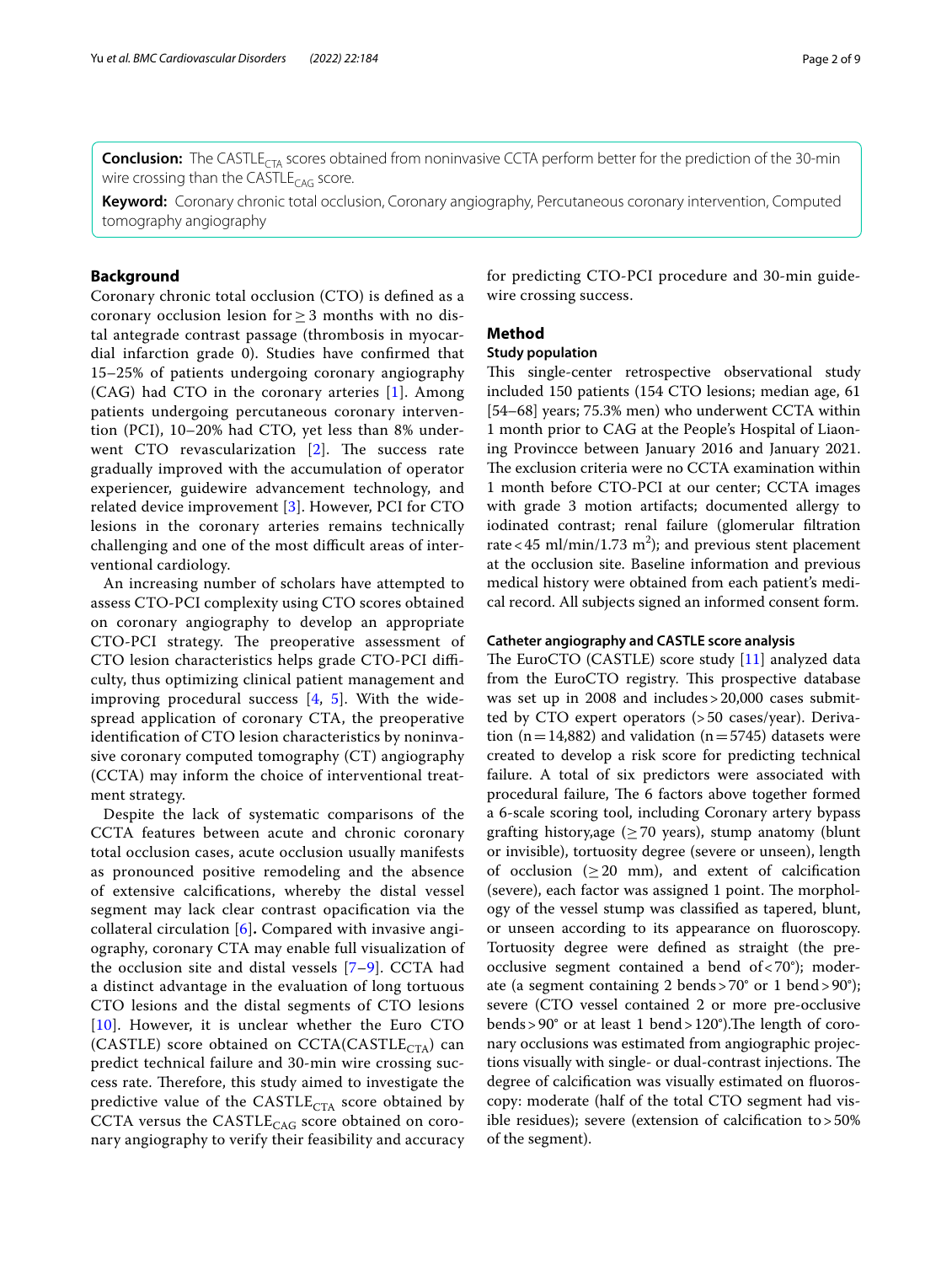According to wiring direction (antegrade and retrograde) and whether or not the subintimal space was used (wiring versus dissection and re-entry), CTO crossing strategies were classifed as antegrade wire escalation; antegrade dissection-re-entry; retrograde wire escalation or retrograde dissection-re-entry. The "hybrid" strategy combined two or more two technic above. In our study, all the patients frstly received antegrade PCI, if that fails, we try other technic. Therefore we classify the fnal strategy as antegrade and hybrid. All the procedure were performed by Luan Bo (corresponding author). The  $CASTLE<sub>CAG</sub>$  score was independently calculated by two coronary intervention specialists with extensive experience using CAG data without knowledge of the CCTA data. In cases of interobserver disagreement, consensus was reached after discussion.

# **CTA protocol and CASTLE score analysis**

A 256-slice CT scanner (Revolution CT, GE Healthcare) was used for imaging. All the CCTA data showed diagnostic quality, and they were included for further analysis. The image data were reconstructed using a 256-slice CT scanner(0.625 mm section thickness, 0.4 mm increment). Multi-planar reconstructions (MPRs), maximum intensity projections, and curved precision-recall (CPR) were obtained. CCTA post-processing was performed on a dedicated workstation (Vitrea, Canon). For all CTOs, the vessel lumen and vessel diameters were measured on orthogonal images, and the lengths were measured on CPR or MPRs. Imaging and evaluation criteria were based on the CASTLE scoring system. The images were read by two cardiovascular imaging diagnosticians with extensive experience (associate physician or higher title). The CTO lesions were diagnosed and analyzed independently using a double-blind reading approach with blinding of each patient's clinical information and previous examination findings. The CCTA-derived  $\text{CASTLE}_{\text{CTA}}$ score was calculated. In cases of interobserver disagreement, a consensus was reached after discussion.

# **Statistical analysis**

Two endpoints were established in this study, namely procedural success and successful wire crossing within 30 min, with the primary focus being the latter [[8,](#page-7-10) [12](#page-7-11)[–15\]](#page-8-0) since it is a more historically objective index of procedural difficulty. Procedural success was defined as a residual stenosis of < 10% at the end of the procedure with TIMI flow grade 3 antegrade flow. Wire manipulation time is the time from initial insertion of the wire into the coronary lumen to the time it was successfully crossed through the lesion or was pulled out of the lumen because of unsuccessful wire crossing. All statistical analyses were performed using SPSS 20.0. Due to the non-normal distribution of the data, dichotomous variables are expressed as numbers using percentages (%), while continuous variables are expressed as median and IQR. To compare the CASTLE scores obtained from CAG and CCTA,  $CASTLE<sub>CAG</sub>$  scores and  $CASTLE<sub>CTA</sub>$  scores were used as continuous variables. The continuous variables were compared using the Mann–Whitney U test and the Wilcoxon test, while categorical variables were compared using McNemar's test. The predictive values of the CASTLE<sub>CTA</sub> score and the CASTLE<sub>CAG</sub> score were assessed using the subject operating characteristics (ROC) analysis by calculating the corresponding AUC. The method of DeLong et al.was used to compare the ROC curves. The optimal cut-off value to predict successful wire crossing within 30 min was determined using Youden's index. Statistical significance was set at values of  $p \leq 0.05$ .

#### **Results**

#### **Baseline characteristics and procedural data**

A total of 150 patients (154 CTO lesions; median age, 61 [54–68] years; 75.3% male) were included; of them, 24 were ≥ 70 years old (16%), 19 (12.7%) had a history of coronary artery bypass grafting (CABG), 62 (41%) had a history of myocardial infarction, and 100 (67%) had a history of PCI. 76(49%) used intravascular ultrasound (IVUS). Detailed patient baseline information is shown in Table [1.](#page-2-0)

<span id="page-2-0"></span>**Table 1** Patients' baseline data and procedural data

|                          | Total               |
|--------------------------|---------------------|
| Age (years)              | $61(54-68)$         |
| Sex (male/female)        | 113/37              |
| Body mass index          | $26(24-27)$         |
| Diabetes                 | 44 (29)             |
| Hypertension             | 90 (60)             |
| Prior MI                 | 62(41)              |
| Prior PCI                | 100 (67)            |
| Prior CABG               | 19 (12.7)           |
| Current smoker           | 76 (51)             |
| Echocardiographic, LVEF% | $0.45(0.41 - 0.55)$ |
| LDL-C, mmol/l            | 2.17 (1.74-2.56)    |
| <b>IVUS</b>              | 76 (49)             |
| Contrast volume, ml      | 230 (167.5–330)     |
| Procedural time, min     | 89 (63-125)         |

Data are presented as median (interquartile range) or number (%).MI,

myocardial infarction; PCI, percutaneous coronary intervention; CABG, coronary artery bypass grafting; LVEF, left ventricular ejection fraction; LDL-C, low-density lipoprotein cholesterol; IVUS, intravascular ultrasound;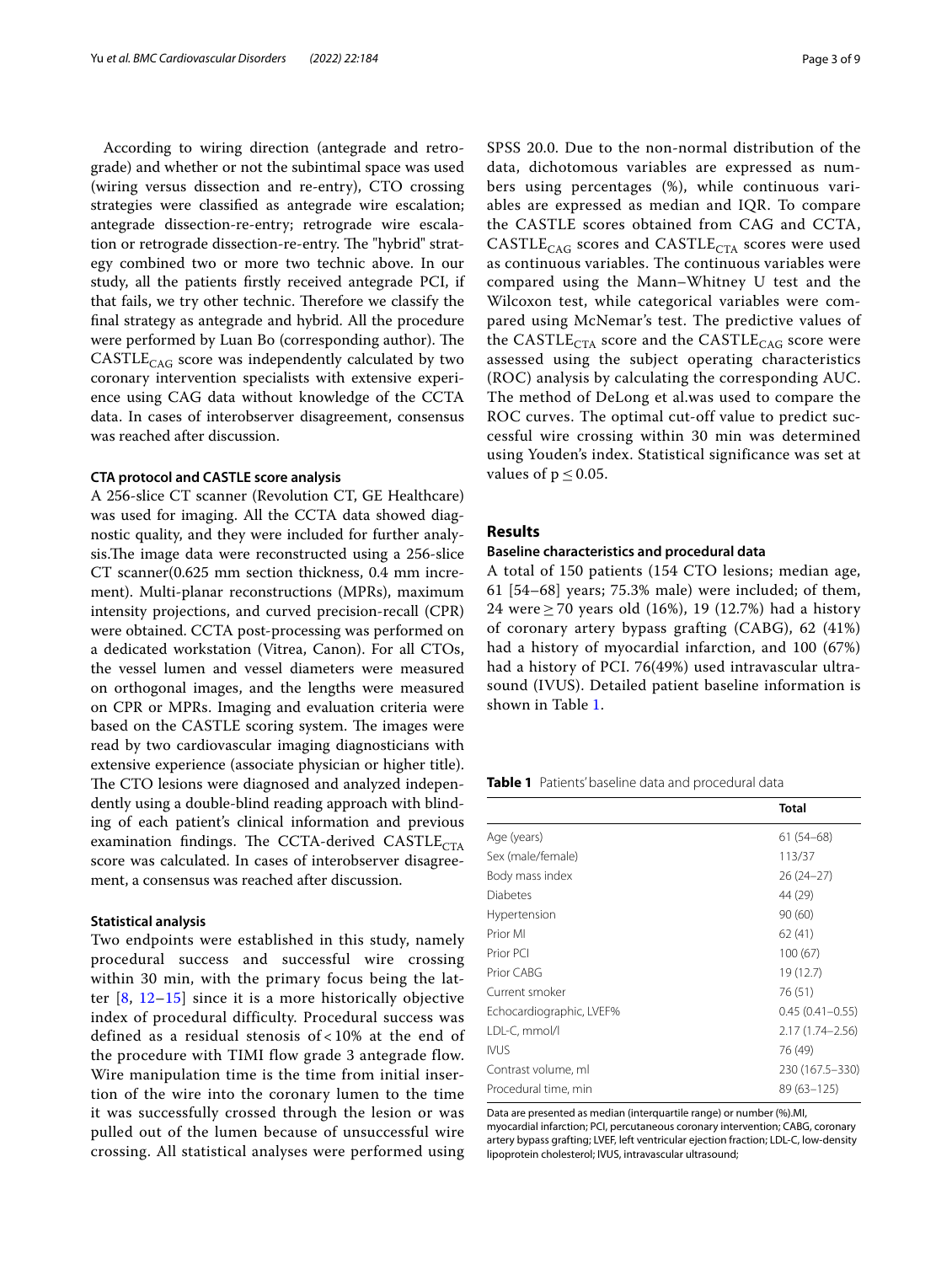#### **Angiographic and procedural characteristics**

Procedural success was achieved in 137 cases (89.0%), while wire crossing was achieved within 30 min in 65 cases (42.2%). Antegrade approach includes antegrade wire escalation or antegrade dissection re-entry, 154 individuals were included in this study, all the patients frstly received antegrade PCI and 55 patients successfully completed antegrade wire crossing within 30 min and 32 patients over 30 min completed antegrade wire crossing. Only 7 patients completed reverse-Cart and completed antegrade wire crossing within 30 min. The majority of patients (55) received reverse-Cart after antegrade PCI failure and completed antegrade wire crossing over 30 min. The median J-CTO score for all lesions was 3 (IQR, 3–4), with higher J-CTO scores in the procedural failure group than in the procedural success group (4.5 [IQR, 4–5] vs 3 [IQR, 3–4];  $p < 0.001$ ) and higher J-CTO scores in patients in the 30-min wire crossing failure group than in those in the 30-min wire crossing group (4 [IQR, 3–4] vs 3 [IQR, 3–3]; p<0.001). Further characteristics of the CTO lesions and procedural results are shown in Table [2.](#page-3-0)

# **Comparison of CASTLE scores derived from CCTA and CAG in procedural results**

The median  $CASE_{CAG}$  scores (4 [IQR, 2.5–5.5] vs 3 [IQR, 2-3];  $p=0.013$ ) and the median CASTLE<sub>CTA</sub> scores (4 [IQR, 3–5.5] vs 3 [IQR, 2–4];  $p=0.035$ ) were signifcantly higher in patients in the procedural failure group than in the procedural success group. There was no significant difference in the median  $CASTLE<sub>CTA</sub>$ and  $\text{CASTLE}_{\text{CAG}}$  scores in the procedural success group  $(3 [IQR, 2-4] \text{ vs } 3 [IQR, 2-3]; p=0.126)$ . However, the median  $\text{CASTLE}_{\text{CTA}}$  score was significantly higher than

<span id="page-3-0"></span>

| Table 2 CTO lesion characteristics and procedural data |  |
|--------------------------------------------------------|--|
|--------------------------------------------------------|--|

the median  $\text{CASTLE}_{\text{CAG}}$  score among patients in the procedural failure group  $(4 [IQR, 3-5.5] \text{ vs } 4 [IQR, 2.5-5.5];$  $p=0.021$ ). The median CASTLE<sub>CAG</sub> scores (3 [IQR, 2–4] vs 2 [IQR, 2–3];  $p < 0.001$ ) and the median CASTLE<sub>CTA</sub> scores (3 [IQR, 3-4] vs 3 [IQR, 2-3]; p < 0.001) were signifcantly higher in patients in whom wire crossing within 30 min failed than in those in whom wire crossing within 30 min was successful. There were no significant differences in the  $\text{CASTLE}_{\text{CTA}}$  and  $\text{CASTLE}_{\text{CAG}}$  scores among patients in whom wire crossing within 30 min failed (3 [IQR, 3-4] vs 3 [IQR, 2-4];  $p=0.254$ ). However, the median  $\text{CASTLE}_{\text{CTA}}$  score was significantly higher than the median  $\text{CASTLE}_{\text{CAG}}$  score in the successful 30-min wire crossing group  $(3 \text{ [IQR, 2-3] vs 2 [IQR, 2-3]};$  $p < 0.001$ ). The median CASTLE<sub>CAG</sub> score (3 [IQR, 3-4] vs 2 [IQR, 1-2];  $p < 0.001$ ) and the median CASTLE<sub>CTA</sub> score  $(3.5 \text{ [IQR, 3-4] vs 1 [IQR, 0-2]; p < 0.001)$  were signifcantly higher in patients in the 30-min wire crossing failure group with antegrade wire access than in those in the 30-min wire crossing success group. There was no significant difference in the median  $CASTLE<sub>CTA</sub>$  and  $CASTLE<sub>CAG</sub>$  score among patients in the 30-min wire crossing failure group with antegrade wire access (3.5 [IQR, 3–4] vs 3 [IQR, 3–4];  $p=0.166$ ). However, the median CASTLE $_{\text{CTA}}$  score of patients in the 30-min wire crossing group with antegrade wire access was signifcantly lower than the median  $CASTLE<sub>CAG</sub> score (1 [IQR,$ 0–2] vs 2 [IQR, 1–2]; p < 0.001). The median CASTLE<sub>CAG</sub> score (3 [IQR, 3–4] vs 2 [IQR, 1.75–2.25]; p<0.001) and the median CASTLE<sub>CTA</sub> score (4 [IQR, 3–4] vs 2 [IQR, 1–2.5]; p<0.001) were signifcantly higher in patients in whom wire crossing within 30 min failed with hybrid than in those in whom 30-min wire crossing was successful. There was no significant difference in the median

| <b>Lesion characteristics</b> | <b>Total</b> | <b>Procedural results</b>   |                  |         | <b>Guidewire crossing time</b> |                       |         |
|-------------------------------|--------------|-----------------------------|------------------|---------|--------------------------------|-----------------------|---------|
|                               |              | <b>Success</b><br>$n = 137$ | Fail<br>$n = 17$ | p       | $<$ 30 min<br>$n = 65$         | $>30$ min<br>$n = 89$ | p       |
| J-CTO score                   | $3(3-4)$     | $3(3-4)$                    | $4.5(4-5)$       | < 0.001 | $3(3-3)$                       | $4(3-4)$              | < 0.001 |
| Target vessel                 |              |                             |                  | < 0.001 |                                |                       | 0.049   |
| <b>RCA</b>                    | 73 (47)      | 68 (44)                     | 5(3)             |         | 37(24)                         | 36(23)                |         |
| LAD                           | 65(42)       | 60 (39)                     | 5(3)             |         | 20(13)                         | 45 (29)               |         |
| <b>LCX</b>                    | 16(10)       | 9(6)                        | 7(4)             |         | 8(5)                           | 8(5)                  |         |
| Previous failed lesion        | 42(27)       | 36(23)                      | 6(4)             | 0.405   | 11(7)                          | 31(20)                | 0.017   |
| Antegrade*                    | 87(56)       | 83 (53)                     | 4(3)             |         | 55 (36)                        | 32(21)                |         |
| Hybrid                        | 67(44)       | 54 (35)                     | 13(8)            |         | 10(7)                          | 57(37)                |         |
| Reverse-CART                  | 62(40)       | 49 (31)                     | 13(8)            |         | 7(4)                           | 55 (36)               |         |

Data are presented as median (interquartile range) or number (%) of a total 154 lesions (%). CTO, chronic total occlusion; J-CTO, Multicenter CTO Registry of Japan; LAD, left anterior descending branch; LCX, left circumfex branch; RCA, right coronary artery

\*Antegrade includes antegrade wire escalation or antegrade dissection re-entry. CART, controlled antegrade and retrograde tracking;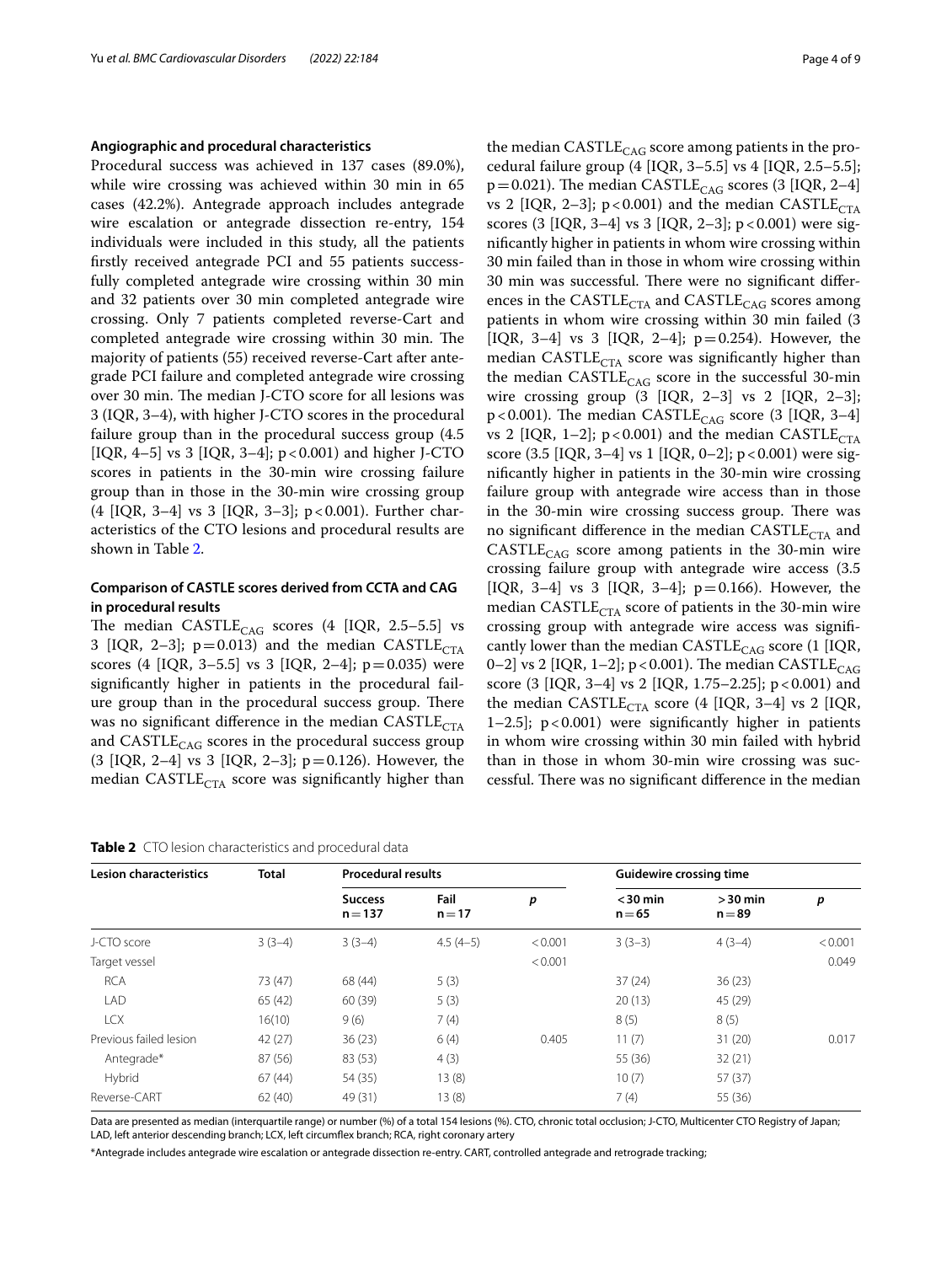<span id="page-4-0"></span>

| <b>Table 3</b> Effect of CASTLE scores derived on CAG versus CCTA on |  |  |
|----------------------------------------------------------------------|--|--|
| procedural results                                                   |  |  |

|                      | <b>CAG-Derived</b> | <b>CCTA-Derived</b> | Ρ           |
|----------------------|--------------------|---------------------|-------------|
| Procedural           |                    |                     |             |
| <b>Success</b>       | $3(2-3)$           | $3(2-4)$            | 0.126       |
| Failure              | $4(2.5-5.5)$       | $4(3-5.5)$          | $P = 0.021$ |
| P                    | 0.013              | 0.035               |             |
| 30-min crossing      |                    |                     |             |
| <b>Success</b>       | $2(2-3)$           | $3(2-3)$            | p < 0.001   |
| Failure              | $3(2-4)$           | $3(3-4)$            | 0.254       |
| P                    | p < 0.001          | p < 0.001           |             |
| Antegrade            |                    |                     |             |
| $<$ 30-min crossing  | $2(1-2)$           | $1(0-2)$            | p < 0.001   |
| > 30-minutecrossing) | $3(3-4)$           | $3.5(3-4)$          | 0.166       |
| P                    | p < 0.001          | p < 0.001           |             |
| Hybird               |                    |                     |             |
| $<$ 30-min crossing  | $2(1.75 - 2.25)$   | $2(1-2.5)$          | 0.914       |
| > 30-minutecrossing) | $3(3-4)$           | $4(3-4)$            | 0.001       |
| P                    | p < 0.001          | p < 0.001           |             |

CAG, coronary angiography; CCTA, coronary computed tomography angiography

 $CASTLE<sub>CTA</sub>$  score and the median  $CASTLE<sub>CAG</sub>$  score in the 30-min wire crossing group with hybrid (2 [IQR, 1–2.5] vs 2 [IQR, 1.75–2.25]; p=0.914]. However, the median  $\text{CASTLE}_{\text{CTA}}$  score was significantly higher than the median  $CASTLE<sub>CAG</sub>$  score in the 30-min guidewire crossing failure group with hybrid (4 [IQR, 3–4] vs 3 [IQR, 3-4];  $p < 0.001$ ) (Table [3,](#page-4-0) Figs[. 1](#page-4-1), [2\)](#page-4-2).

# **Comparison of CASTLE scores derived from CCTA and CAG for CTO lesions**

The median CASTLE $_{CTA}$  score was significantly higher than the median CASTLE<sub>CAG</sub> score (3 [IQR, 2-4] vs 3 [IQR, 2-3]; p=0.004). The CASTLE<sub>CTA</sub> score described higher calcification levels than the  $CASTLE<sub>CAG</sub>$  score (48.1% vs 33.8%;  $p = 0.015$ ). However, there was no signifcant diference between the two groups of scores in stump anatomy, tortuosity degree, or occlusion length  $(≥ 20$  mm) (all  $p > 0.05$ ) (Table [4](#page-5-0)).

# **Prediction accuracy of CASTLE scores derived on CCTA and CAG**

In terms of predicting procedural success, there was no significant difference between the  $CASTLE<sub>CTA</sub>$  score (AUC, 0.643; 95% CI, 0.561–0.718) and the CASTLE<sub>CAG</sub> score (AUC, 0.685; 95% CI, 0.606–0.758; p=0.488). However, the CASTLE<sub>CTA</sub> score (AUC, 0.744; 95% CI, 0.667– 0.811) was significantly better than the CASTLE<sub>CAG</sub> score (AUC, 0.681; 95% CI, 0.601–0.754) for predicting 30-min wire crossing of CTO-PCI ( $p=0.046$ ). In terms of predicting 30-min wire crossing success, the best cut-of



<span id="page-4-1"></span>**Fig. 1** A CTO lesion in the proximal segment of RCA: without CABG history, age 57, Length ≤ 20 mm, tapered stump, non-severe calcification, non-severely tortuosity. **A-D** The CASTLE<sub>CTA</sub> score was 0. **E** CASTLE<sub>CAG</sub> score was 1



<span id="page-4-2"></span>Fig. 2 A CTO lesion in the proximal segment of RCA: with CABG history, age 77, Length > 20 mm, blunt stump, severe calcification, non-severely tortuosity. **A-D** The CASTLE<sub>CTA</sub> score was 5. **E**CASTLE<sub>CAG</sub> score was 4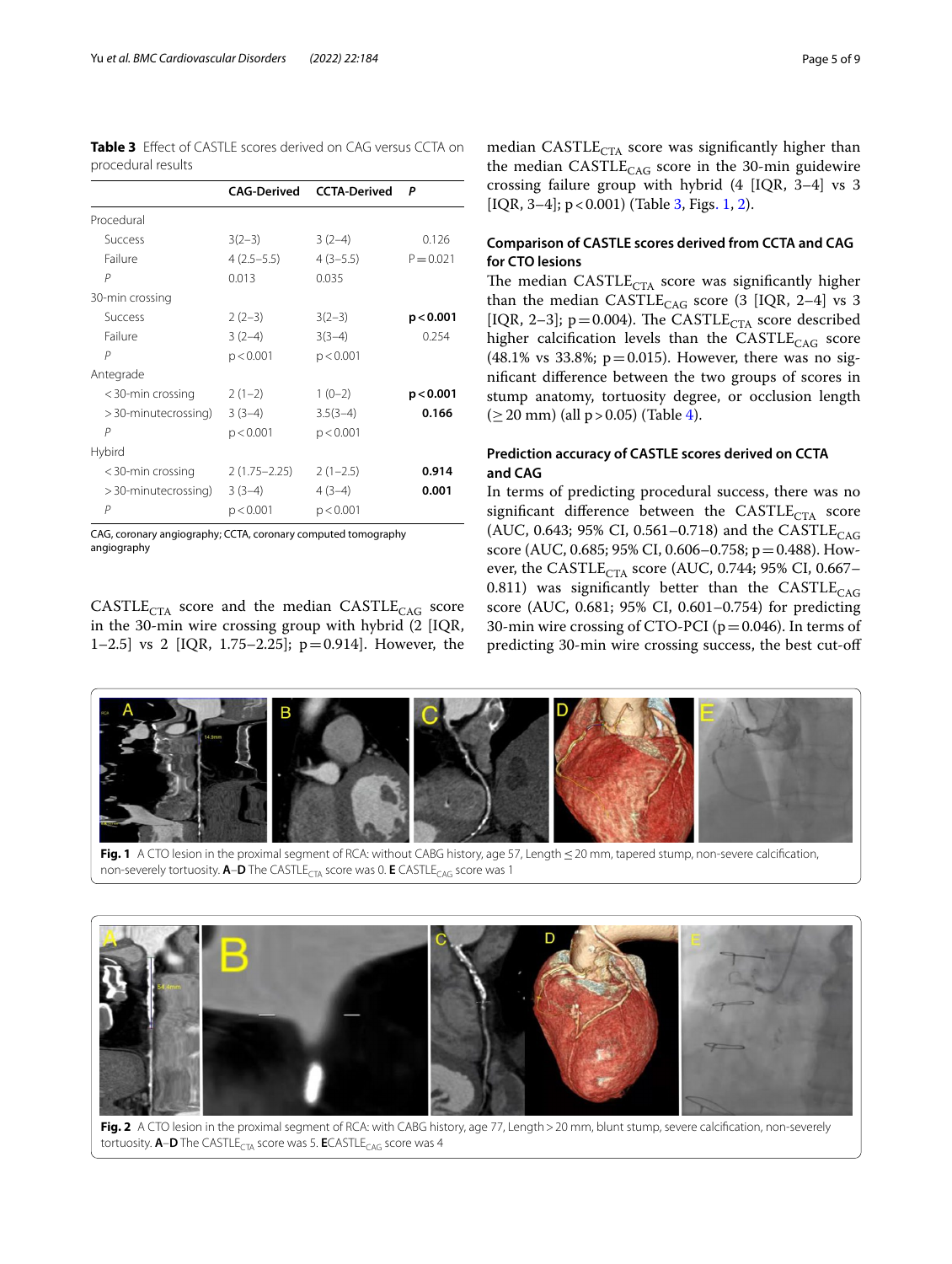<span id="page-5-0"></span>**Table 4** CASTLE scores derived on CAG versus CCTA in CTO lesions

|                                         | <b>CAG-Derived CTA-Derived</b> |           | P     |
|-----------------------------------------|--------------------------------|-----------|-------|
| CASTLE score                            | $3(2-3)$                       | $3(2-4)$  | 0.004 |
| Stump anatomy [blunt or invis-<br>iblel | 116 (75.3)                     | 108(70.1) | 0.371 |
| Tortuosity degree [severe or<br>unseenl | 41(26.6)                       | 46 (29.9) | 0.613 |
| Length of occlusion [> 20 mm]           | 88 (57.1)                      | 96(62.3)  | 0.416 |
| Extent of calcification [severe]        | 52 (33.8)                      | 74 (48.1) | 0.015 |

Data are presented as median (interquartile range) or number (%)

CAG, coronary angiography; CCTA, coronary computed tomography angiography; CTO, chronic total occlusion



<span id="page-5-1"></span>value for CASTLE<sub>CTA</sub> was  $\leq$  3. The sensitivity, specificity, positive predictive value, and negative predictive value of a CASTLE score≤3 were 90.8%, 55.2%, 54.6%, and 87.0%, respectively (Figs. [3](#page-5-1) and [4](#page-5-2)).

# **Discussion**

This study showed that the  $\text{CASTLE}_{\text{CTA}}$  score obtained on noninvasive CCTA had better predictive capacity than the  $\text{CASTLE}_{\text{CAG}}$  score obtained on coronary angiography for 30-min wire crossing but had similar predictive ability for CTO-PCI procedural success.

An increasing number of scholars have designed and developed multiple scoring systems to predict CTO-PCI difficulty based on CAG. However, some scoring systems were derived from a single institution, some



<span id="page-5-2"></span>were based on antegrade wire access only, and others had relatively small sample sizes. The EuroCTO (CAS-TLE) score  $[11]$  $[11]$ , with the largest sample size available to date (20,627 patients from 55 European centers and each procedure performed by an operator with extensive experience), resulted in a score related to hybrid strategies that had good predictive capacity for the difficulty of procedures. Compared with the J-CTO score, the CAS-TLE score includes four imaging features, namely stump anatomy, tortuosity, occlusion length, and calcifcation extent, similar to the J-CTO score. Moreover, the CAS-TLE score included two additional objective variables: age and CABG history. In the CASTLE scoring study, the incidence of CABG was 13%, which helped explain why it was necessary to consider CABG as an important variable. In the previous major scoring systems, the incidence of CABG was 6–9%, while that in our study was 12.7%, which was one reason why we chose the CASTLE score for prediction. In contrast to the J-CTO score, the CASTLE score did not include previously failed attempts in the final prediction model. This parameter depended on operator expertise. Less experienced operators were more likely to fail simply because they have not mastered all CTO-PCI revascularization techniques and therefore had limited options when managing difficult CTO cases, whereas experienced operators may be successful on the first attempt. Thus, for operators experienced in CTO-PCI, a previously failed attempt did not necessarily mean a more complex procedure or a greater likelihood of procedural failure. Notably, reverse controlled antegrade and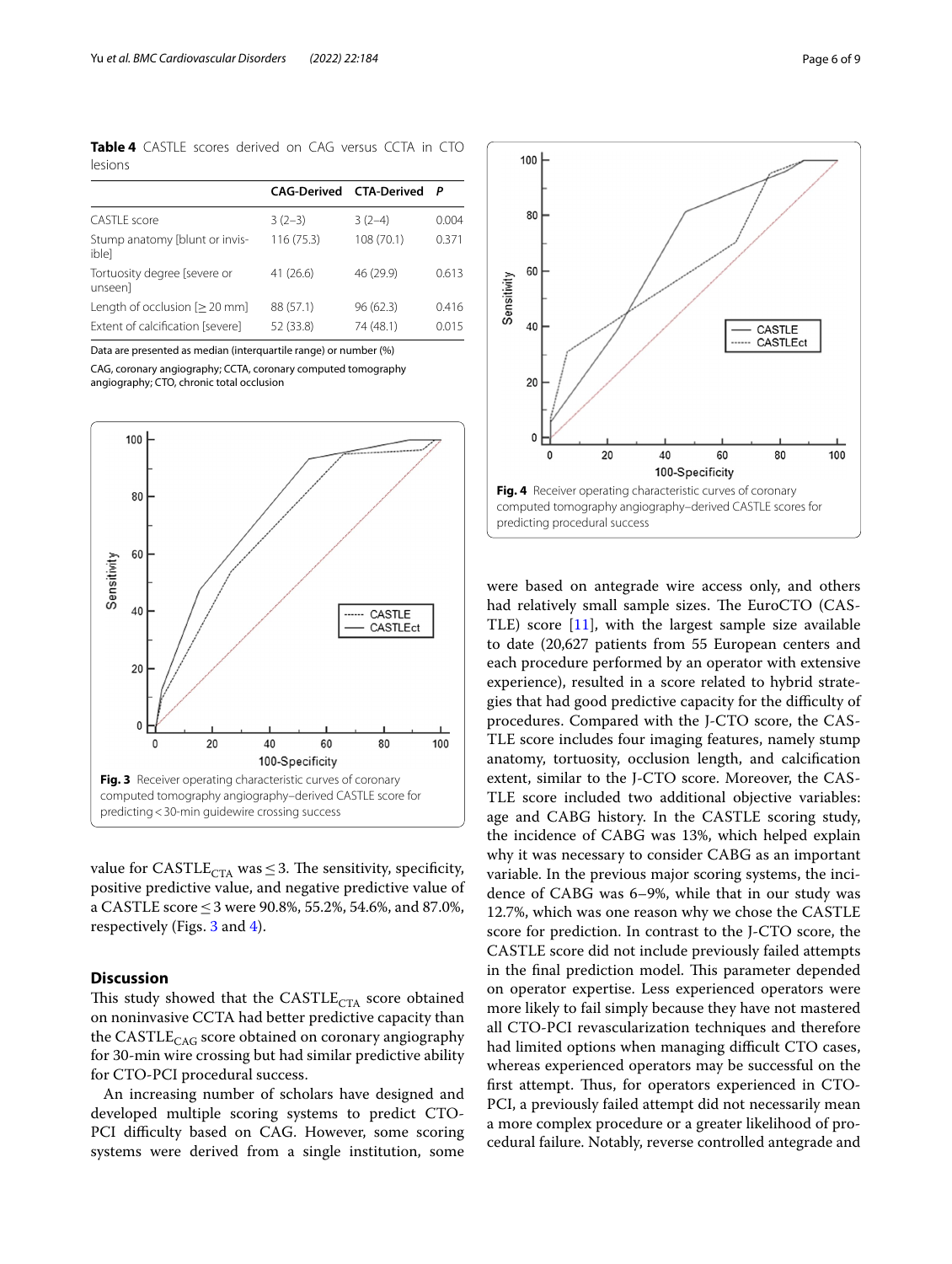retrograde tracking (reverse-CART) has been the most commonly used retrograde crossing technique, Actually we aimed to study 30-min antegrade wire crossing between CAG-score and CTA-score, 30-min wire crossing was set as an endpoint because it has been a more historically objective index of procedural difficulty  $[8,$  $[8,$ [12–](#page-7-11)[15](#page-8-0)]. In fact in our center 30 min of crossing time is not an easy work but it could be completed in some specifc patients especially in patients with good collateral circulation. Signifcantly higher CASTLE scores (both CTA- and CAG-derived) for>30-min guide wire crossing and fnal antegrade- and hybrid crossing were observed in the procedural failure group than in the success group, indicating the predictive capacity of the CASTLE score (both CTA- and CAG-derived) for procedural success and guidewire crossing within 30 min.

Fujino [[13\]](#page-7-12) et al. demonstrated the importance of CCTA, as a noninvasive adjunctive test, in assessing the preoperative features of CTO lesions and as a valid alternative to invasive angiography in certain indications. Fujino et al. also concluded that the J-CTO score derived from CCTA had better ability to predict procedural and 30-min wire crossing success, especially for complex lesions. Determining the location and morphology of the stump is key to selecting the best CTO-PCI strategy. Attempts to cross an ill-defned stump may lead to perforation, and retrograde approach is usually recommended as the primary strategy if the stump's anatomical ambiguity cannot be resolved. Therefore, accurate stump identifcation is extremely important to the choice of procedural strategy. CCTA distinguishes between obtuse and tapered stumps and can be used to determine the exact origin and direction of the side branch. In addition to assessing CTO entrance shape, CCTA more clearly shows the features related to the proximal cap, which are not readily available via any other imaging assessment tools. Rolf et al. [[16\]](#page-8-1) reported that CTA had superior ability to detect a blunt stump than conventional angiography because the time needed for CCTA may result in the retention of contrast medium in the microchannel within the CTO segment. However, we did not fnd that  $CASTLE<sub>CCTA</sub>$  was superior to  $CASTLE<sub>CAG</sub>$  for identifying blunt stumps.

Calcifcation length and severity were proportional to coronary occlusion duration, which increased CTO-PCI difficulty [[17\]](#page-8-2). Calcification at the proximal (but not distal) fbrous cap was a major obstacle to successful guidewire crossing using an antegrade entry procedural strategy. Therefore, the identification of calcifcation length and severity was critical for guidewire and microcatheter selection, planning of guidewire upgrading and downgrading strategies, and knuckle technique guidance. CCTA was more sensitive for identifying, locating, and quantifying calcifcation than CAG [\[18,](#page-8-3) [19](#page-8-4)]. Unlike the J-CTO score, the CAS-TLE score assigned a score of 1 to severe calcifcation (extension of calcifcation to > 50% of the segment), which may avoid over- or underestimating the impact of calcification. In this study, the  $\text{CASTLE}_{\text{CTA}}$  score was better than the  $\text{CASTLE}_{\text{CAG}}$  score for assessing calcifcation.

CTO tortuosity had an important impact on guidewire selection. For signifcantly tortuous CTO lesions (especially long lesions), polymer-jacketed guidewires are preferred, while rigid guidewires may be used for straight and short CTO segments [\[20](#page-8-5)], which may be an area worth investigating in the future. In addition, CTA clearly identifed and accurately quantifed coronary tortuosity, which was often underestimated on CAG  $[8, 9]$  $[8, 9]$  $[8, 9]$  $[8, 9]$ . The J-CTO score assigned a score of 1 to bending > 45°, while the CASTLE score graded tortuosity: straight (the pre-occlusive segment contained a bend of < 70°); moderate (a segment containing 2 bends > 70° or 1 bend > 90°); severe (CTO vessel contained 2 or more pre-occlusive bends > 90° or at least 1 bend > 120°). Tortuosity degree (severe or unseen) was assigned a score of 1, which could also avoid overor underestimating the efect of tortuosity. CCTA are prone to detect angiographically invisible segments, nevertheless, there were no diferences in terms of tortuosity in between the CCTA and CAG groups in our study, and it was presumed that a signifcant proportion of patients had ipsilateral circulation or required contralateral angiography guidance.

It is worth noting that preoperative CCTA has many disadvantages, such as higher cost, more radiation, and more contrast, etc. However, the faws do not hide the beauty, in terms of potential advantages, noninvasive CCTA can not only detect CTO but also identify coronary lesions that may progress CTO. Specifcally, a minimum lumen diameter<2.0 mm, a reference segment diameter <  $3.2$  mm, and a mean plaque attenuation <  $50$ Hounsfeld units on CTA were reported as independent predictors of future CTO lesions [[21,](#page-8-6) [22](#page-8-7)], furthermore, a randomized trial  $[23]$  $[23]$  showed that the success rate of CTO-PCI guided by preoperative coronary CTA was higher, the operation or fluoroscopy time was not significantly prolonged, the dosage of contrast medium was not signifcantly increased, and the perioperative complications (such as coronary artery perforation or perioperative myocardial infarction) were less, which mean that CCTA may help to prevent serious complications during CTO-PCI. Therefore, coronary CTA may be an indispensable part of safe and efective CTO-PCI, although the low incidence of complications in that study needs more randomized studies to prove.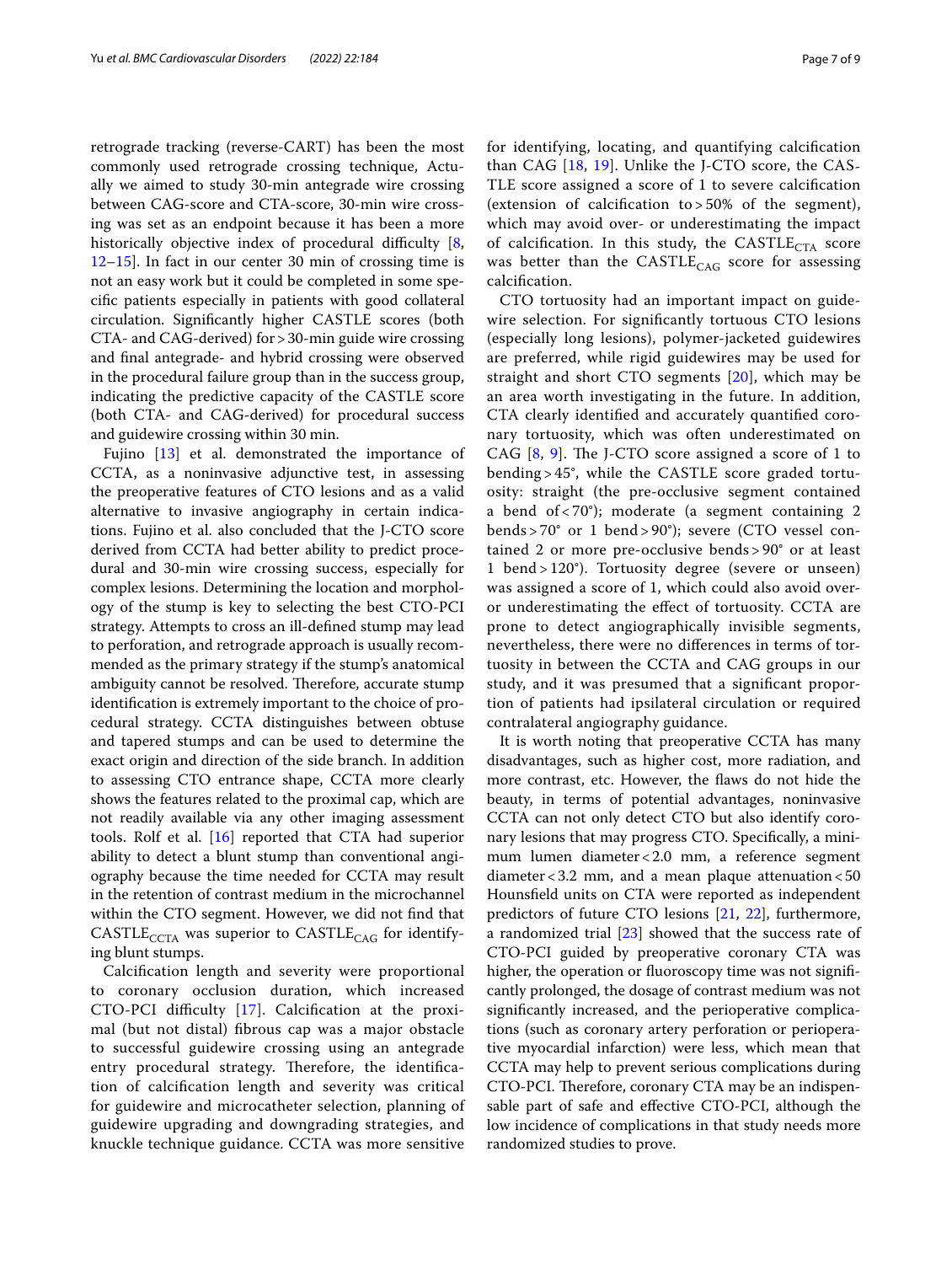#### **Limitations**

This study has several limitations. First, it was a single-center retrospective observational study with a relatively small sample size, and its results require further confrmation by a prospective multicenter study. Second, the lesion information provided by preoperative CTA may contribute to procedural success and guidewire crossing within 30 min. Third, only CTO-PCI patients who underwent preoperative contrast-enhanced CTA were selectively included. Data on excluded patients were not available because our study protocol was only applicable to the fnal study population.

### **Conclusion**

The CASTLE<sub>CTA</sub> score obtained on noninvasive CCTA was better at predicting 30-min guidewire crossing success than the  $\text{CASTLE}_{\text{CAG}}$  score obtained on coronary angiography.

#### **Acknowledgements**

Not applicable.

#### **Author contributions**

Dr. YTY and Professor YW acquired the data, performed statistical analyses, and drafted the manuscript. Professor BL, YW and ZYS conceived the study, participated in its design and coordination, helped to draft the manuscript,and revised the manuscript critically for important intellectual content. All the procedure were performed by Dr.BL, The CASTLE<sub>CAG</sub> score was calculated by Dr.YW and XJZ, the CASTLE<sub>CTA</sub> score was calculated by Dr.DWL and WJF. Dr.YW,XJZ,DWL,WJF participated in image processing. Dr.SMC, DTZ, XJZ,WJF, DWL and AJH made substantial contributions to revision, supervision, conception and design,or acquisition of data, or analysis and interpretation of data. All authors contributed to the study design and data interpretation. All authors read and approved the fnal manuscript.

#### **Funding**

None.

# **Declarations**

#### **Ethics approval and consent to participate**

The study had already been approved by Ethics Committee of the People's Hospital of China Medical University and all subjects provided their informed,written consent before participation.All methods were performed in accordance with the relevant guidelines and regulations.

#### **Consent for publication**

Not applicable.

#### **Competing interests**

The authors declare that they have no competing interests.

#### **Author details**

<sup>1</sup> School of Graduate, Dalian Medical University, Lushunkou District, No. 9, West Section of Lushun South Road, Dalian 116041, China. <sup>2</sup> Department of Cardiology, The People's Hospital of China Medical University, People's Hospital of Liaoning Province, No. 33, Wenyi Road, Shenhe District, Shenyang 110000, China. <sup>3</sup> Department of Radiology, The People's Hospital of China Medical University, People's Hospital of Liaoning Province, No. 33, Wenyi Road, Shenhe District, Shenyang 110000, China.

Received: 8 January 2022 Accepted: 11 April 2022

#### **References**

- <span id="page-7-0"></span>1. Fefer P, Knudtson ML, Cheema AN, Galbraith PD, Osherov AB, Yalonetsky S, Gannot S, Samuel M, Weisbrod M, Bierstone D, et al. Current perspectives on coronary chronic total occlusions: the Canadian Multicenter Chronic Total Occlusions Registry. J Am Coll Cardiol. 2012;59(11):991–7.
- <span id="page-7-1"></span>2. Mashayekhi K, Behnes M, Akin I, Kaiser T, Neuser H. Novel retrograde approach for percutaneous treatment of chronic total occlusions of the right coronary artery using ipsilateral collateral connections: a European centre experience. EuroIntervention. 2016;11(11):e1231-1236.
- <span id="page-7-2"></span>3. Levine GN, Bates ER, Blankenship JC, Bailey SR, Bittl JA, Cercek B, Chambers CE, Ellis SG, Guyton RA, Hollenberg SM, et al. 2011 ACCF/AHA/SCAI guideline for percutaneous coronary intervention: a report of the American College of Cardiology Foundation/American Heart Association Task Force on Practice Guidelines and the Society for Cardiovascular Angiography and Interventions. Catheter Cardiovasc Interv. 2013;82(4):E266-355.
- <span id="page-7-3"></span>4. Staruch AD, Opolski MP, Slomka PJ, Staruch M, Kepka C, Witkowski A, Kruk M, Dey D. Automated quantitative plaque analysis for discrimination of coronary chronic total occlusion and subtotal occlusion in computed tomography angiography. J Thorac Imaging. 2016;31(6):367–72.
- <span id="page-7-4"></span>5. Maeremans J, Walsh S, Knaapen P, Spratt JC, Avran A, Hanratty CG, Faurie B, Agostoni P, Bressollette E, Kayaert P, et al. The hybrid algorithm for treating chronic total occlusions in Europe: the RECHARGE Registry. J Am Coll Cardiol. 2016;68(18):1958–70.
- <span id="page-7-5"></span>6. Lehman SJ, Schlett CL, Bamberg F, Nieman K, Abbara S, Hofmann U. Appearance of acute and chronic coronary occlusions in contrastenhanced cardiac computed tomography. JACC Cardiovasc Imaging. 2008;1(6):809–11.
- <span id="page-7-6"></span>7. Opolski MP, Kepka C, Achenbach S, Juraszynski Z, Pregowski J, Kruk M, Niewada M, Jakubczyk M, Teresinska A, Chojnowska L, et al. Coronary computed tomographic angiography for prediction of procedural and intermediate outcome of bypass grafting to left anterior descending artery occlusion with failed visualization on conventional angiography. Am J Cardiol. 2012;109(12):1722–8.
- <span id="page-7-10"></span>8. Opolski MP, Achenbach S, Schuhback A, Rolf A, Mollmann H, Nef H, Rixe J, Renker M, Witkowski A, Kepka C, et al. Coronary computed tomographic prediction rule for time-efficient guidewire crossing through chronic total occlusion: insights from the CT-RECTOR multicenter registry (Computed Tomography Registry of Chronic Total Occlusion Revascularization). JACC Cardiovasc Interv. 2015;8(2):257–67.
- <span id="page-7-7"></span>9. Opolski MP. Cardiac computed tomography for planning revascularization procedures. J Thorac Imaging. 2018;33(1):35–54.
- <span id="page-7-8"></span>10. Magro M, Schultz C, Simsek C, Garcia-Garcia HM, Regar E, Nieman K, Mollet N, Serruys PW, van Geuns RJ. Computed tomography as a tool for percutaneous coronary intervention of chronic total occlusions. EuroIntervention. 2010;6(Suppl G):G123–31.
- <span id="page-7-9"></span>11. Szijgyarto Z, Rampat R, Werner GS, Ho C, Reifart N, Lefevre T, Louvard Y, Avran A, Kambis M, Buettner HJ, et al. Derivation and validation of a chronic total coronary occlusion intervention procedural success score from the 20,000-Patient EuroCTO Registry: the EuroCTO (CASTLE) Score. JACC Cardiovasc Interv. 2019;12(4):335–42.
- <span id="page-7-11"></span>12. Morino Y, Abe M, Morimoto T, Kimura T, Hayashi Y, Muramatsu T, Ochiai M, Noguchi Y, Kato K, Shibata Y, et al. Predicting successful guidewire crossing through chronic total occlusion of native coronary lesions within 30 minutes: the J-CTO (Multicenter CTO Registry in Japan) score as a difficulty grading and time assessment tool. JACC Cardiovasc Interv. 2011;4(2):213–21.
- <span id="page-7-12"></span>13. Fujino A, Otsuji S, Hasegawa K, Arita T, Takiuchi S, Fujii K, Yabuki M, Ibuki M, Nagayama S, Ishibuchi K, et al. Accuracy of J-CTO score derived from computed tomography versus angiography to predict successful percutaneous coronary intervention. JACC Cardiovasc Imaging. 2018;11(2 Pt 1):209–17.
- 14. Li Y, Xu N, Zhang J, Li M, Lu Z, Wei M, Lu B, Zhang Y. Procedural success of CTO recanalization: comparison of the J-CTO score determined by coronary CT angiography to invasive angiography. J Cardiovasc Comput Tomogr. 2015;9(6):578–84.